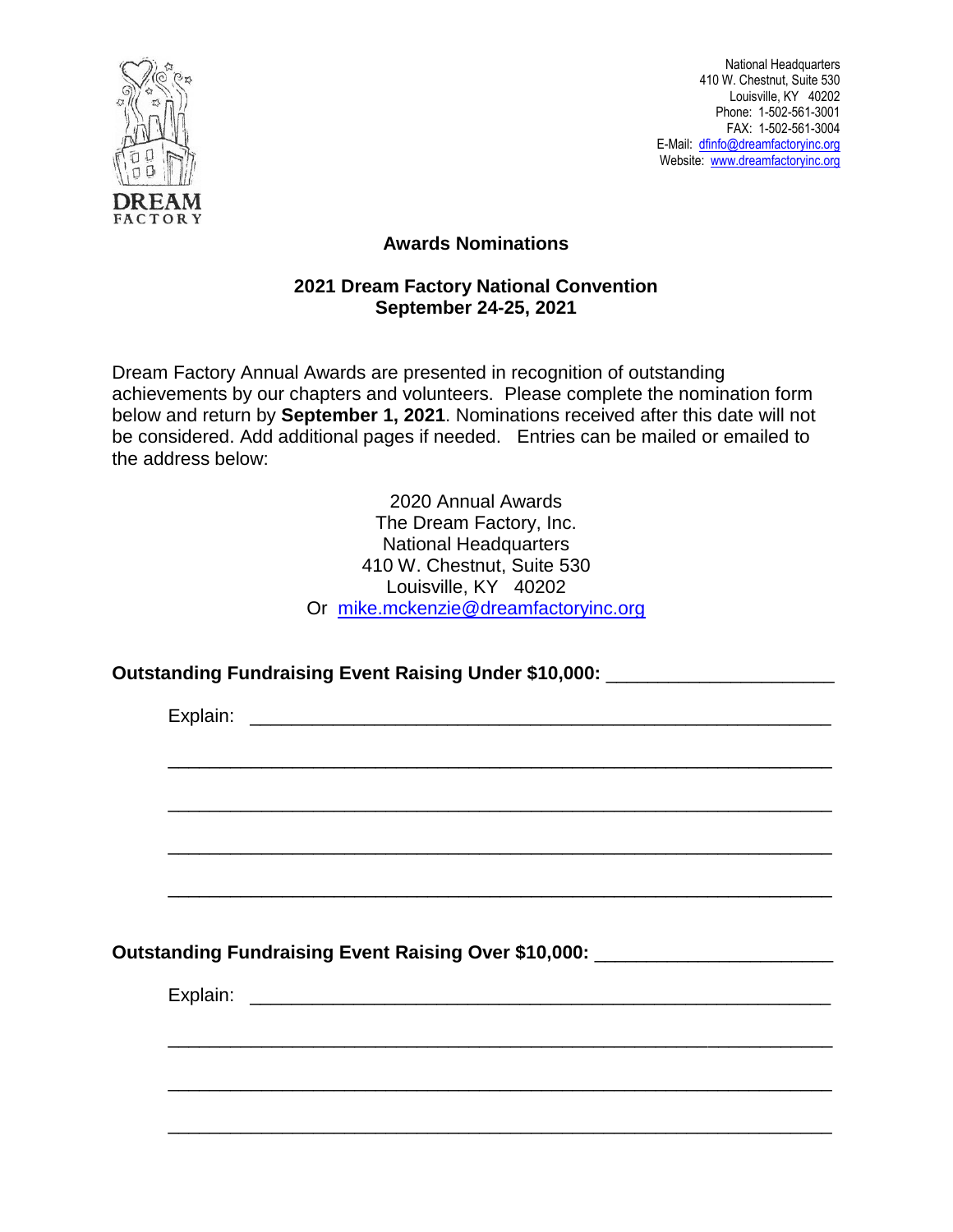|                            | <b>Outstanding Virtual Fundraising Event</b>                                                                         |
|----------------------------|----------------------------------------------------------------------------------------------------------------------|
|                            |                                                                                                                      |
|                            |                                                                                                                      |
|                            |                                                                                                                      |
|                            |                                                                                                                      |
|                            |                                                                                                                      |
|                            |                                                                                                                      |
|                            |                                                                                                                      |
|                            |                                                                                                                      |
|                            |                                                                                                                      |
|                            |                                                                                                                      |
|                            |                                                                                                                      |
|                            |                                                                                                                      |
|                            |                                                                                                                      |
|                            |                                                                                                                      |
| <b>Best In-kind Dream:</b> | <u> 2000 - Jan James James James James James James James James James James James James James James James James J</u> |
|                            | (The best dream at the least expense)                                                                                |
|                            |                                                                                                                      |
|                            |                                                                                                                      |
|                            |                                                                                                                      |
|                            |                                                                                                                      |
|                            |                                                                                                                      |
|                            |                                                                                                                      |
|                            |                                                                                                                      |
|                            |                                                                                                                      |

Factory, whether it is for the children, for donors, volunteers or the general public.)